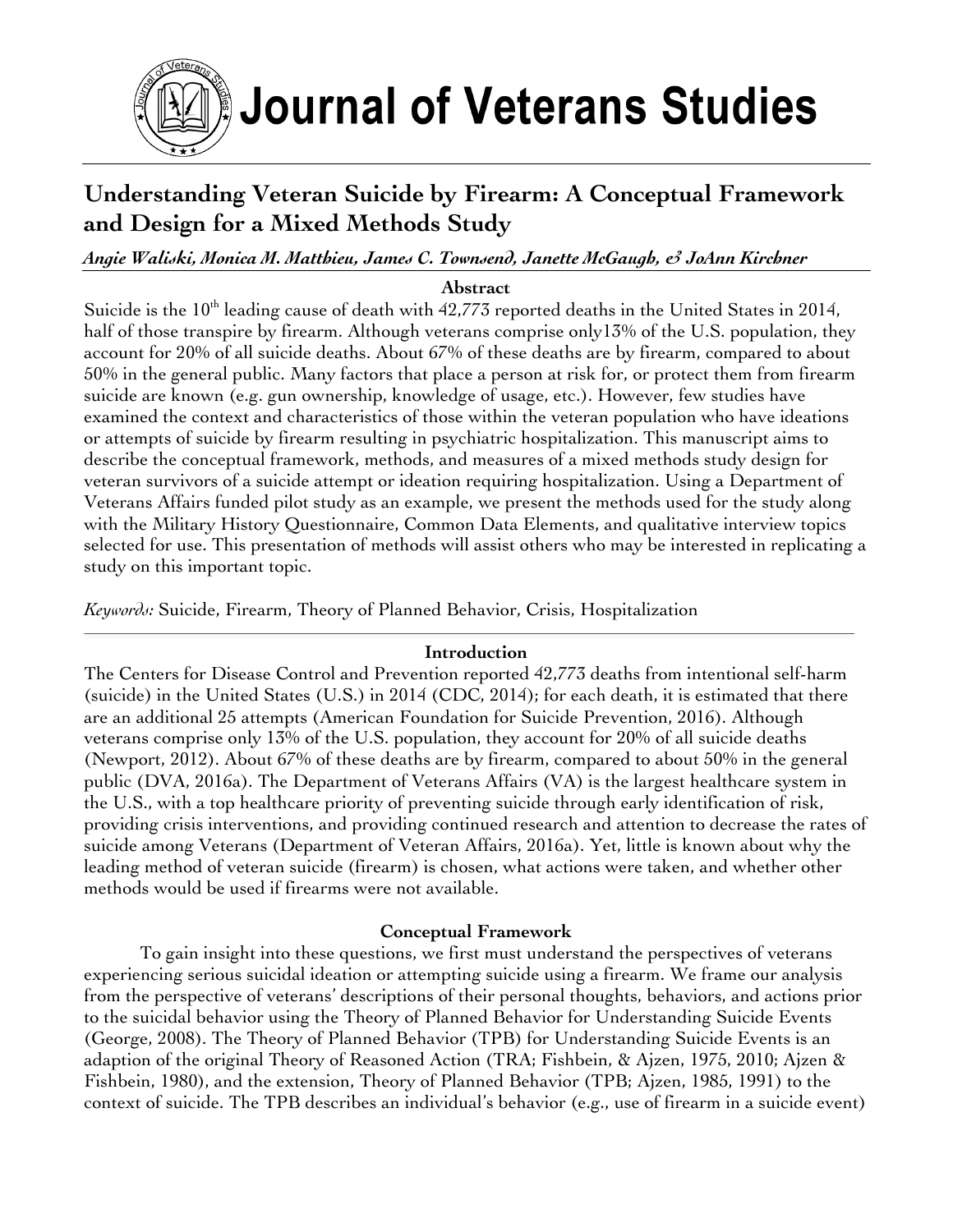as guided by their intentions, which are influenced by three underlying factors: attitudes, subjective norms, and behaviors.

The first factor is the individual's **attitude** toward the behavior, which has three components: attitudes related to the behavior, opinions about the consequences of the behavior, and the acceptability of those consequences. The second factor, the **subjective norm**, is the individual's estimate of the social pressure to perform or not perform the behavior. Subjective norms are the beliefs held by the individual that are learned or perceived as opinions or expectations of the culture or community in which he or she belongs. For this article, the terms subjective norms and beliefs are used interchangeably. The third factor is the extent to which an individual feels able to enact the **behavior**, which is determined by how much an individual has control over the behavior and how confident they feel about being able to perform the behavior (Francis, et al., 2004). These three factors co-mingle, influence one another, and their outcome can be mediated by actual (rather than perceived) behavior (See Figure 1).

**Figure 1**. Conceptual Framework: Theory of Planned Behavior for Understanding Suicide Events. Adapted from The theory of planned behavior (Ajzen, 1991, p. 182); *Constructing questionnaires based on the theory of planned behavior. A manual for health services researchers* (J. Francis et al., 2004, p. 8); and "Utilizing the theory of planned behavior to explain suicidal intent (George, 2008, p.p. 51–3).



We used this adaption of the TPB theory for suicide experiences (George, 2008; Francis, et al., 2004) to guide our investigation into the attitudes, subjective norms, and behaviors of 15 veterans admitted to inpatient psychiatric care in one VA healthcare facility as a result of their attempted suicide by firearm or their serious suicidal ideation to use a firearm to cause their death. We used a mixed method design for our study, with semi-structured qualitative interviews and quantitative self-report surveys to explore veterans' attitudes, beliefs, and behaviors in the time period leading up to the hospitalization. The semi-structured interviews were conducted within 72 hours of hospitalization on an in-patient psychiatric unit to identify individual level characteristics and to describe the context involving the veteran and the suicide event.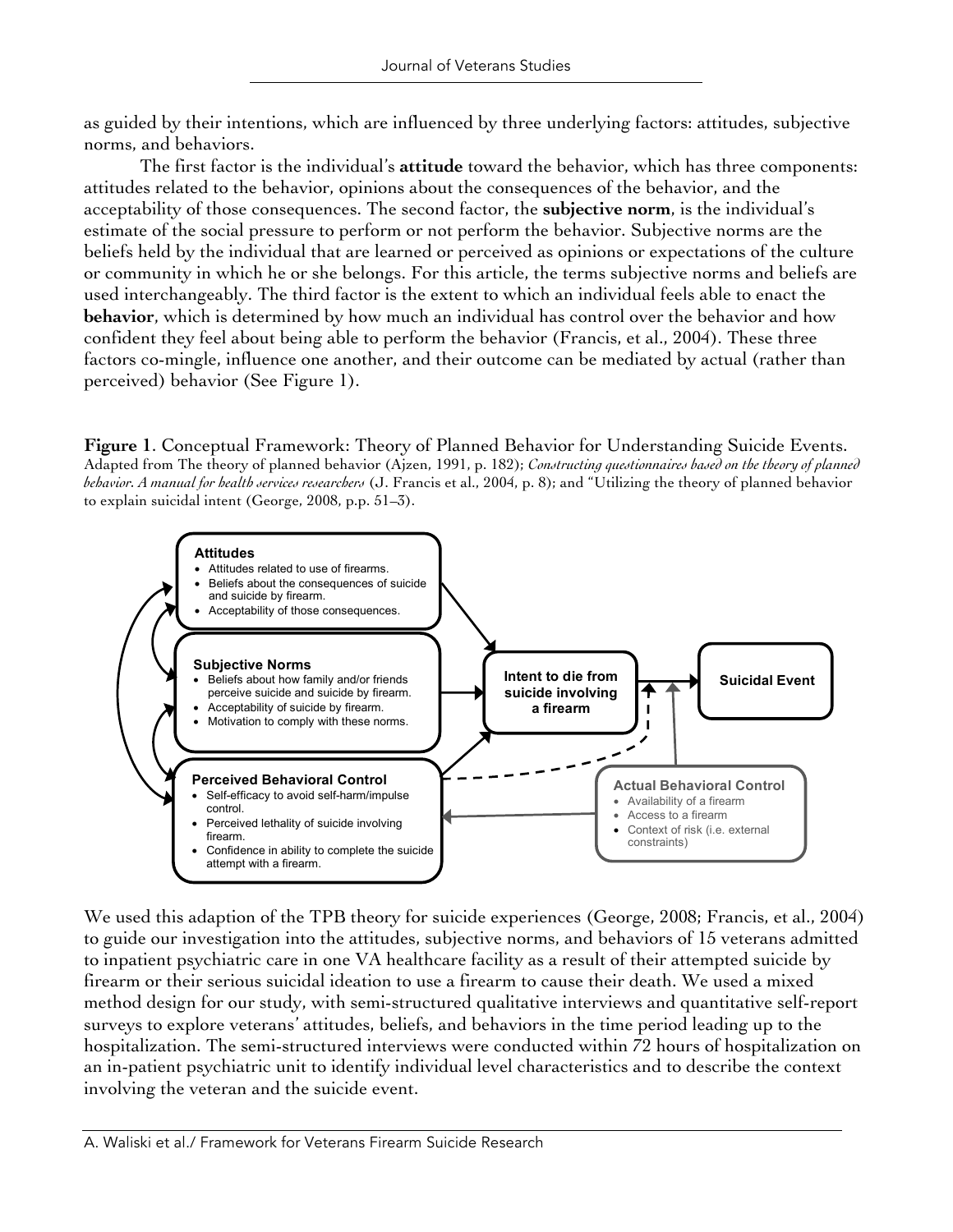#### *Study Aims*

For this exploratory study, our first aim was to document the context and characteristics of non-fatal suicide events involving firearms among veterans, which involved four objectives: describing the environment of risk in the time period immediately surrounding the suicide event (e.g. stressors, precipitating events, etc.); identifying the process for obtaining access to the firearms during periods of increased suicide risk, including processes of acquisition, location within the home, and use of safety devices such as gun safety locks; assessing the attitudes related to and history of firearm use and safety; and identifying the reason(s) for selecting a firearm. Our second aim included identifying past history of suicide attempts and facilitators and barriers to help-seeking. Additionally, our second aim focused on describing the veteran's patterns of help-seeking, services used prior to the suicide event, and factors associated with aborted or interrupted suicide attempts. Our third aim involved developing recommendations for firearm safety during periods of extreme crisis and emotional distress.

#### **Study Design**

This mixed methods study used a convergent (or parallel) design that collected both qualitative and quantitative data at the same time with the intent to merge data derived for analysis (Creswell, 2009). The study defined suicide ideation as, "thinking about using a firearm to inflict self-harm with the intent to die"; and a suicide attempt as, "a non-fatal self-injury with a firearm with the intent to die." Documentation included veterans' perspectives on environmental and personal risk factors, as well as their thoughts, beliefs, and actions that led to hospitalization. By conducting interviews and surveys with veterans who survived or seriously contemplated suicide by firearms, this design allows for in-depth data collection on the reasons veterans most often choose firearms as a method for suicide. In addition, the study allows for an understanding of the decision-making process associated with the suicide attempt and ideation. Obtaining these results will allow the possibility of creating informed policies, novel public health approaches, and more efficient clinical practices in the VA in hopes of reducing the risk of suicide by firearm. The methods described were approved by the Central Arkansas Veterans Healthcare System Internal Review Board.

#### *Participants*

This study focused on learning the thoughts and behaviors during the crisis event and as the individual deescalated. To be eligible for our study, veterans must (a) have been admitted to a VA inpatient psychiatric unit in a VA healthcare facility following a firearm suicide crisis within the preceding 72 hours, (b) be at least 18 years of age, (c) be certified by the attending physician as mentally and physically able to complete the interview, and (d) speak English. The 72-hour window for interviews was important because this time frame remains a particularly high-risk time for suicide re-attempts and yields a more timely and accurate understanding of the veteran's attitudes, beliefs, and behaviors (George, 2008, Hunt et al., 2009; Hawton, 2007; Harvard School of Public Health, 2016).

To identify eligible participants for the study, the research team included an attending psychiatrist as a co-investigator to engage and recruit patients. Veterans entering the VA's psychiatric unit were screened daily by this psychiatrist to determine their eligibility to participate. After discussing the study with potential participants, the psychiatrist informed the research team of eligible veterans who had expressed interest in participating in the study. A member of the research team, typically, the principal investigator, met in-person with the veteran, described the study, completed the consent process, and administered the instruments if the veteran chose to participate.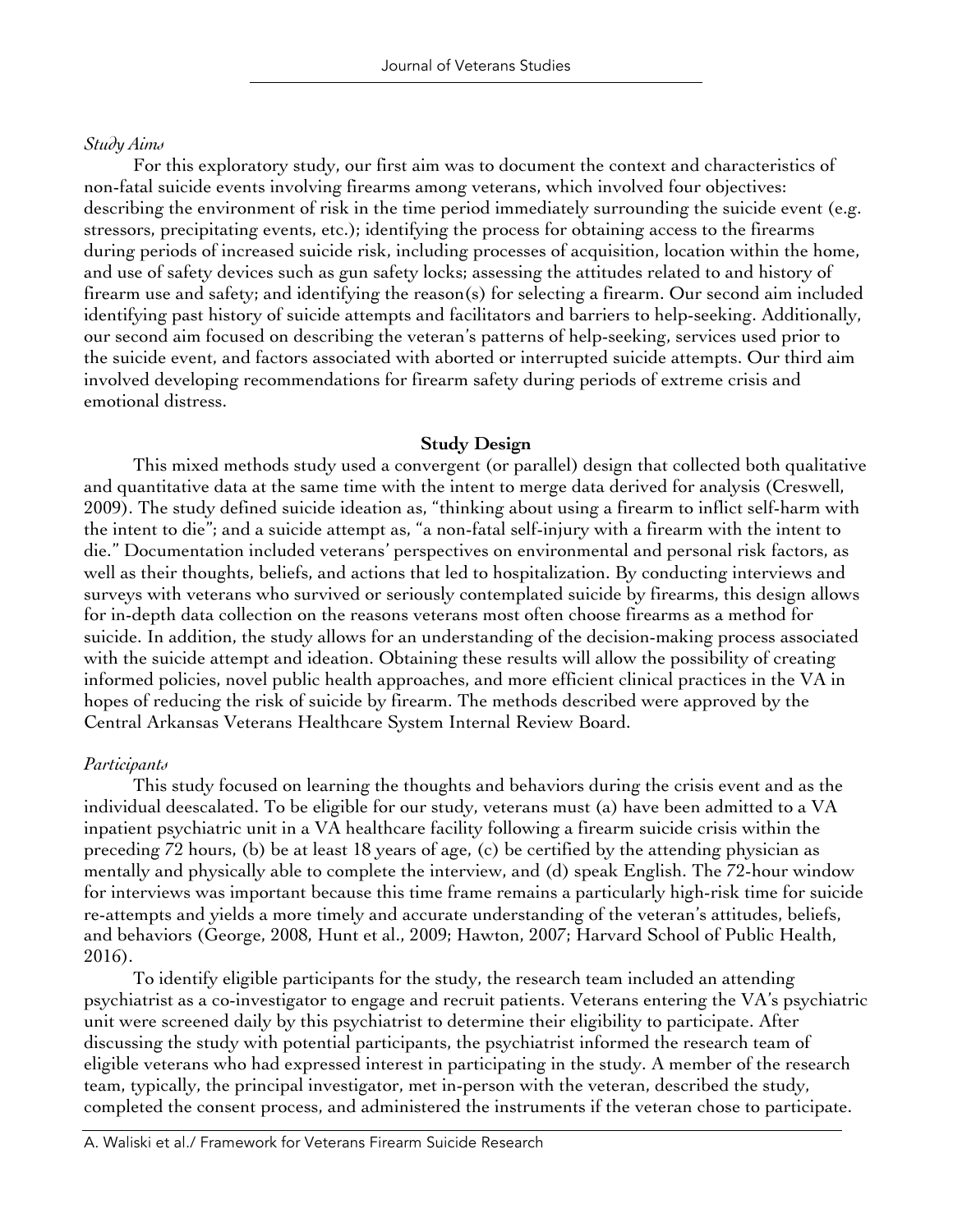#### *Data Collection Procedures*

To assure quality reporting, we were guided by the Consolidated Criteria for Reporting Qualitative Research (Tong, Sainbury, & Craig, 2007), a 32-item comprehensive checklist for interviews and focus groups that provides evidence-based recommendations for authors to describe key aspects of the research team, study methods, context of the study, findings and analysis. During the nine-month recruiting period between December 2014 and August 2015, a total of 16 veterans were eligible for the study. Fifteen male veterans with a mean age of 42 provided written informed consent and completed the study for a 94% response rate. Fourteen of the 15 interviews were conducted by the study's principal investigator, a female, PhD-level licensed counselor with doctoral and post-doctoral training in crisis intervention and prevention, suicide psychological autopsies, suicide research methods and qualitative methods. The other interview was conducted by a coinvestigator, a male with a doctorate in health sciences leadership and organizational behavior who has experience conducting mixed methods research and qualitative interviewing in the VA for numerous research projects.

After obtaining informed consent, the interviewers followed an interview guide to ensure the needed data were collected. For this study, there were two versions of the interview guide, one for veterans who attempted suicide using a firearm, and a second for those who seriously contemplated, but did not make a suicide attempt. The interview guides were similar in content but used specific terms to define the veteran's actions as engaging in "suicidal ideations" or "suicide attempt." For example, the interview conducted with participants who seriously contemplated, but did not attempt suicide included a section exploring the factors that averted the suicidal crisis. This difference allowed researchers to query more extensively why the person did not ultimately attempt suicide with a firearm despite seriously considering that action.

The first question on the interview guide focused on asking participants to tell their story about their suicide event. Once the participant finished sharing this narrative, the interviewer continued the interview questions. The guide included open-ended questions and prompts to elicit participants' descriptions of their experiences. Interview prompts, which were developed and evaluated by the research team and the VA Mental Illness Research, Education and Clinical Center's Implementation, Design and Analysis Support Program, inquired about the attitudes, beliefs, values and behaviors of the veteran related to suicide and suicide by firearm. Following this, the veterans were asked a series of questions on their demographics and military history prior to being asked to complete a structured self-report survey. Only the veteran and the interviewer were present during data collection, which occurred in a private location within the inpatient psychiatric unit at the VA. Interviews lasted approximately two to two and one-half hours and were audio recorded and professionally transcribed verbatim. The veterans' names or names identifying other individuals were omitted and replaced with "[name]." Each transcript was reviewed by the interviewer to ensure accuracy prior to data analysis.

#### *Measures*

This study utilized two primary sources of data collection: semi-structured qualitative interviews and a set of self-report standardized quantitative measures.

**Qualitative Data.** The interview guide (Table 1) consisted of two main sections. The first section focused on the veterans' thoughts about suicide, while the second section focused on their feelings and attitudes about firearms. Within the section on suicide, three questions related to their thoughts, events that occurred when the veteran attempted or thought about attempting suicide, and any concerns that caused hesitation about attempting suicide. The second section, which focused on the use of firearms, contained four questions about the choice of a firearm, the role of firearms in their life, and history of and storage practices of firearms in the home. A final question asked the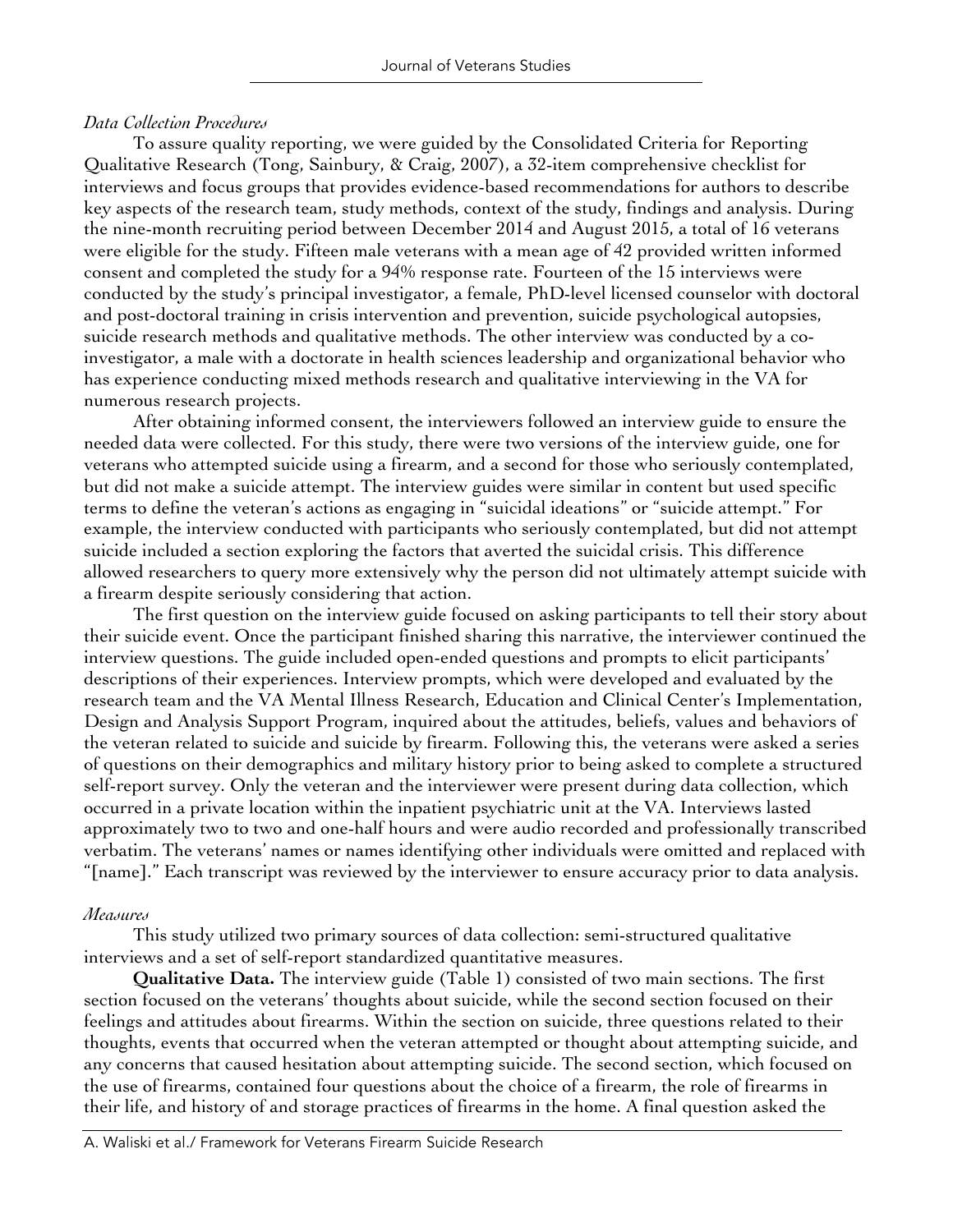veteran to share any other thoughts about the use of firearms or about their suicide attempt or ideation.

#### Table 1

*Interview Guide on the Contexts and Characteristics of Non-Fatal Suicide Attempts Involving Firearms* 

| Topic        | Instructions / Questions / Probes / Follow up questions                                                       |
|--------------|---------------------------------------------------------------------------------------------------------------|
| Instructions | *Note to interviewer: Main questions are numbered, and possible probing questions<br>are bulleted underneath. |
| Suicide      |                                                                                                               |

Some veterans consider taking their lives and some commit suicide. I'd like to talk to you about your thoughts on suicide.

1. Can you tell me about your thoughts on suicide?

*Possible probes:* 

- How often would you say you've thought about suicide?
- What about attempted suicide?
- What were the methods you had considered, and what helped you get through those times?
- How do those close to you (e.g. family and/or friends) feel about suicide?
- Has anyone close to you EVER died by or attempted suicide?
- 2. What happened when you attempted/thought about attempting suicide? *Possible probes:*
	- Was your attempt or ideation an impulse or had you been developing a plan?
	- What do you recall were your initial thoughts and what did you do in response to this/these event(s)?
	- Did you try anything to avoid hurting yourself? If yes, what did you try?
	- How did you know what to do and did you practice loading and unloading the firearm?
	- How confident were you that the use of a firearm would lead to your death?
	- Did you consider methods other than a firearm during this attempt?
	- Where you drinking or using any drugs at the time?
- 3. Do you remember having any concerns that caused hesitation or made you think twice about attempting or committing suicide? (e.g., family, religion, responsibilities). *Possible probes*:
	- Tell me about what you thought would happen after your attempt/ideation? What did happen?

#### **Firearms**

I'd like to talk about the ways that people go about committing suicide, and specifically about using firearms.

4. What factors or considerations did you **think about** that led to your choosing a firearm for your suicide attempt/ideation?

*Follow–up question:* 

- How did you choose the particular firearm that you used/considered using in your suicide attempt/ideation?
- 5. How have firearms played a role in your life?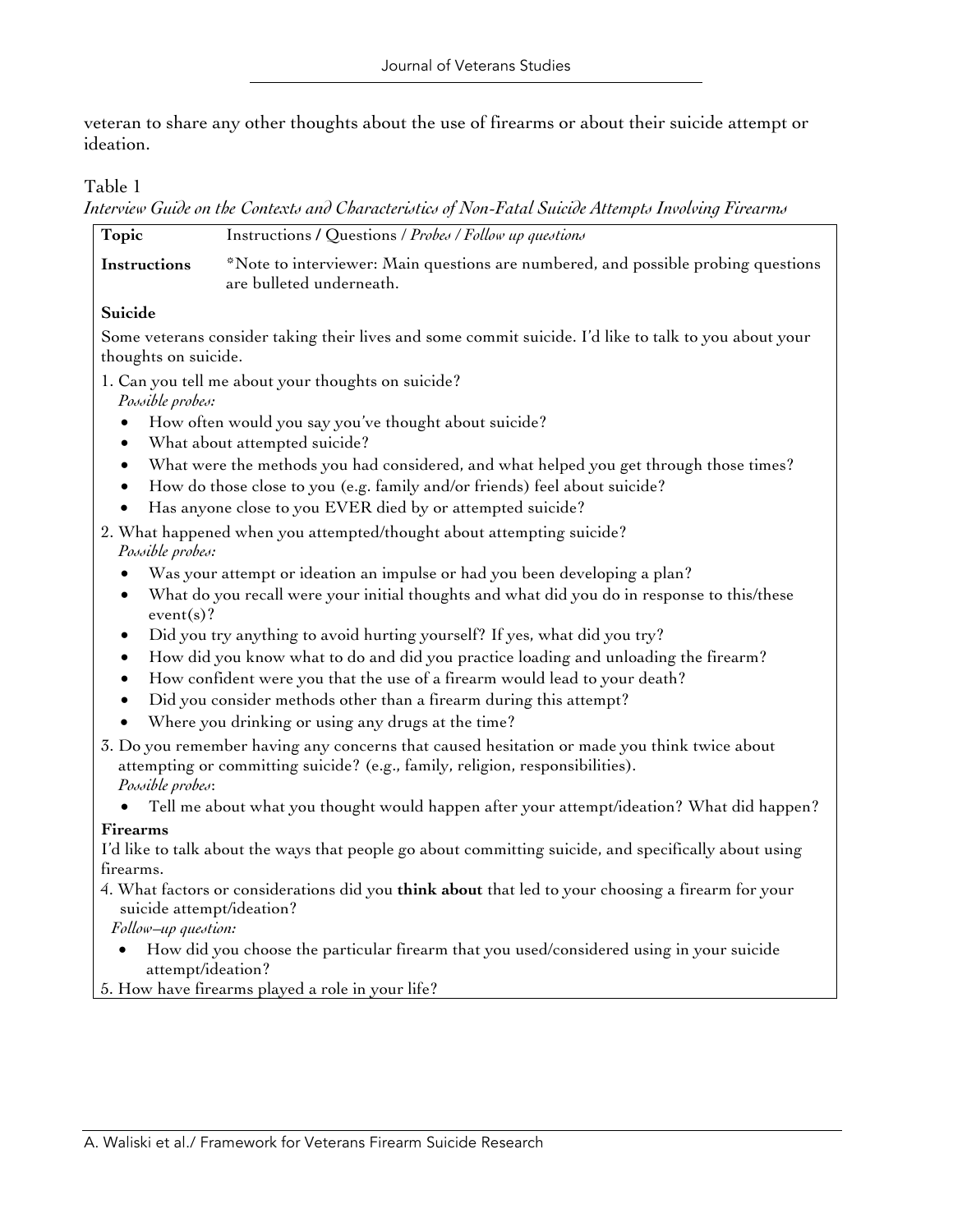#### *Possible probes:*

- Were there firearms in the house when you were growing up? *If yes:*
- What type, how many, and what was their main purpose/use (*recreation, hunting, home protection, collecting*)?
- 6. When did you own your first firearm? Did you have firearms in your home prior to the attempt/ideation?
- 7. Do you currently keep firearms in your home?

#### *If yes:*

- What are these mainly used for (*e.g., security, hunting, collecting, recreation, or etc….*)?
- What firearm safety measures do you currently use? (*e.g., gun locks, gun safes, gun safety or hunter education courses*)
	- o *If no to locks or safe:* What measures do you use? (e.g., *Are they out of reach for children, bullets separate from guns, locked ammo, loaded firearms or generally are they uncontrolled and accessible?*)
- How do your family and friends feel about you having firearms (*if individual does have firearms*)?
- How often (*do you currently or did you previously)* handle your firearm(s).

*Follow-up question:* Has that changed?

#### **Conclusion**

I appreciate the time that you have taken to answer these questions about what must have been a very difficult time in your life.

Is there anything else that you would like for us to know about the use of firearms or about your suicide attempt/ideation?

**Quantitative Data.** Quantitative measures included Veteran demographics, health history, military history and a 57 item Common Data Elements (CDE) self-report questionnaire (See Table 2 for an overview of these measures) developed and tested by the Military Suicide Research Consortium (MSRC, nd).

*Demographics***.** A 15 item self-report measure was administered to collect information on demographics and included questions on sex, age, marital and employment status, education level, among others.

*Health History***.** A 12 item self-report of health history was administered to collect information on mental and physical health treatments.

*Military History***.** Military history was measured using 13 items that included the Veteran's service and deployment history in the U.S. Armed Forces. (See Table 2 for the questions and response options.)

Table 2 *Demographic and Military History Questions and Response Options*

| <b>Items</b>                 | <b>Response Options</b>      |  |
|------------------------------|------------------------------|--|
| Demographics                 |                              |  |
| What is your biological sex? | Check one:<br>Female<br>Male |  |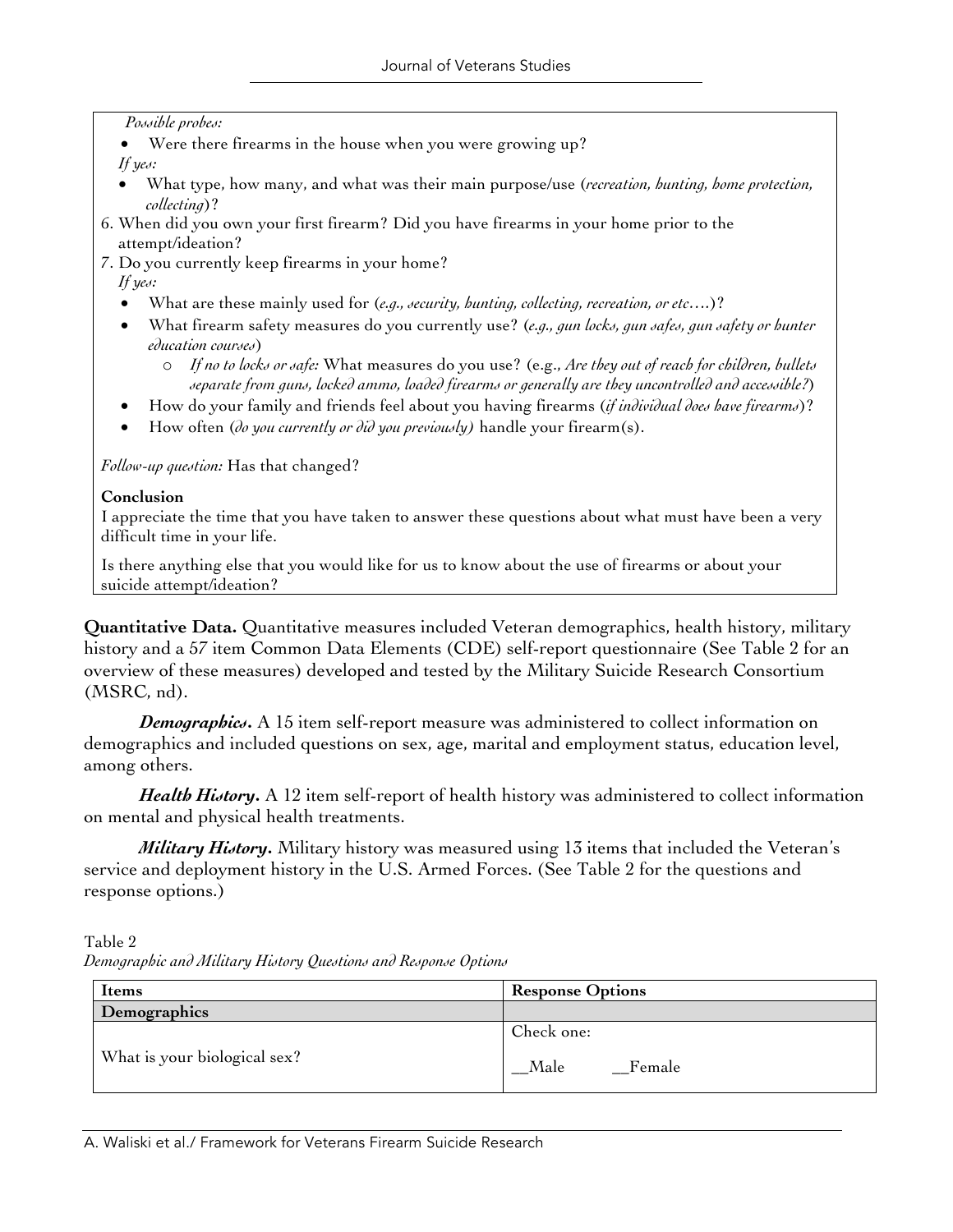| How old are you?                                                                                                                                                                                                   | Fill in the blank                                                                                                                                                                                                   |
|--------------------------------------------------------------------------------------------------------------------------------------------------------------------------------------------------------------------|---------------------------------------------------------------------------------------------------------------------------------------------------------------------------------------------------------------------|
| What is your height?                                                                                                                                                                                               | ft. ________ in.                                                                                                                                                                                                    |
| What is your weight?                                                                                                                                                                                               | lbs                                                                                                                                                                                                                 |
| What is your marital status?                                                                                                                                                                                       | Check one:<br>Never married<br>_Widowed<br>_Divorced/Annulled<br>_Separated<br>_Married<br>Not married                                                                                                              |
| Who do you currently live with?                                                                                                                                                                                    | Check all that apply:<br>Alone<br>Friend or roommate<br>_Other relative<br>_Children (under 18)<br>_Spouse or romantic<br>partner                                                                                   |
| What is your highest education level completed?                                                                                                                                                                    | Check one:<br>_Elementary (8th grade or less)<br>_Bachelor's Degree<br>_Some High School<br>_Master's Degree<br>_High School Diploma or GED<br>_Doctoral or professional degree (PhD, MD,<br>etc.)<br>_Some College |
| What best describes your current employment status?                                                                                                                                                                | Check one:<br>_Unemployed<br>Part-Time<br>Home Maker<br>_Full-time (40 hours per week or more)                                                                                                                      |
| What best describes your total household income<br>(before taxes)?                                                                                                                                                 | Check one:<br>$\text{\_}$ Less than 10,000<br>_\$10,000 to \$20,000<br>_\$21,000 to \$30,000<br>_\$31,000 to \$50,000<br>$$51,000$ to<br>_Greater than \$100,000<br>\$100,000                                       |
| Do you describe yourself as a Hispanic or Latino?                                                                                                                                                                  | Check one:<br>No<br>Yes                                                                                                                                                                                             |
| What is your race?                                                                                                                                                                                                 | Check one:<br>_White<br>_American Indian, Alaska Native<br>Black/African American<br>Native Hawaiian or Other Pacific Islander<br>$A$ sian<br>Multiracia <u>l (list_</u><br>$\alpha$<br>$\alpha$                    |
| <b>Health History</b>                                                                                                                                                                                              |                                                                                                                                                                                                                     |
| In your lifetime, how many different times have you<br>been admitted for an <u>overnight stay</u> in a hospital or<br>other facility to receive help for problems with your<br>emotions, nerves, or mental health? | Fill in the blank<br>(NOT including this hospital stay; If more than<br>zero, then go to next question)                                                                                                             |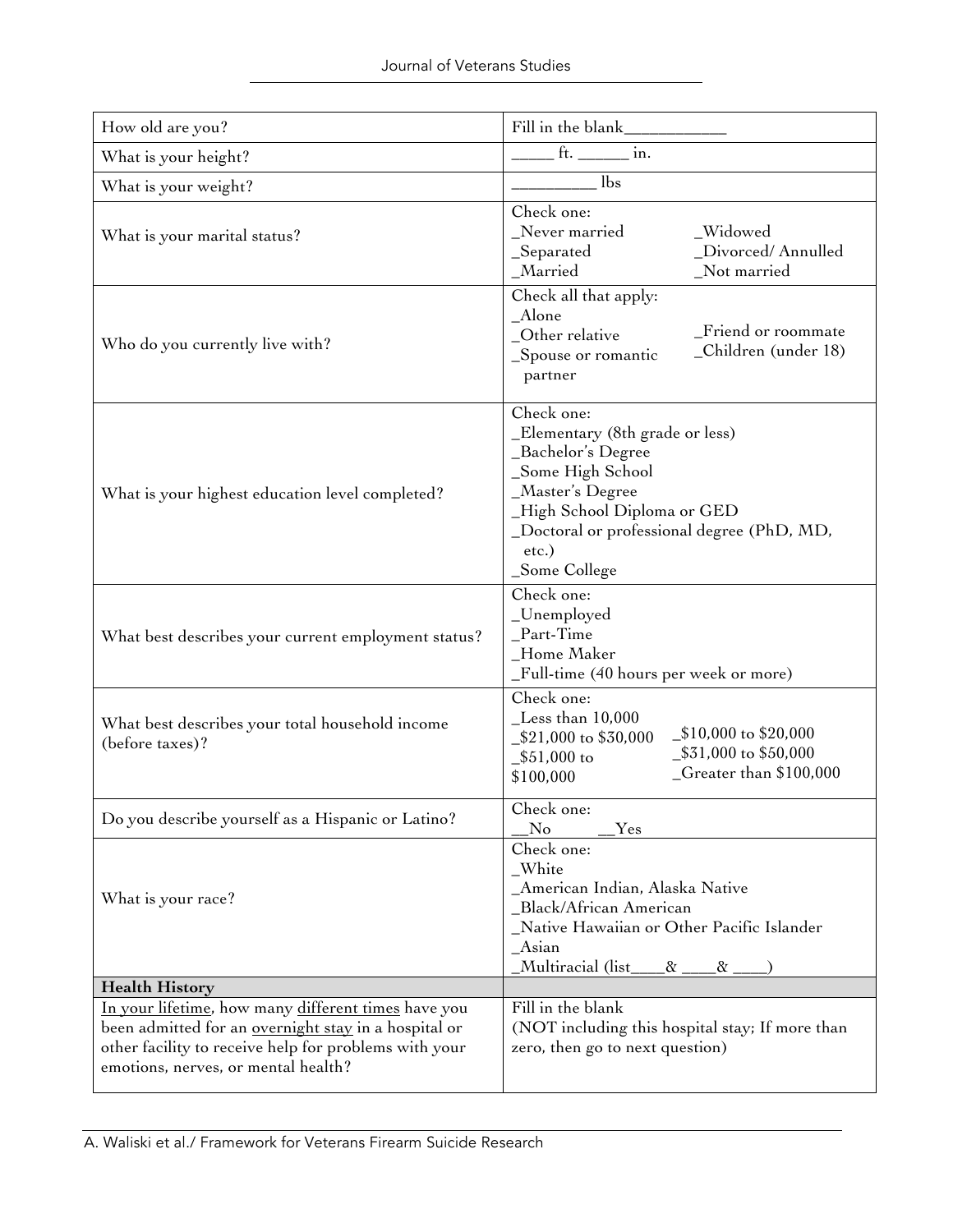| In the past 12 months, how many different times were<br>you hospitalized overnight for your emotions, nerves,<br>or mental health?                                                                                                                               | Fill in the blank<br>(NOT including this hospital stay; If more than<br>zero, then go to next question)                                        |
|------------------------------------------------------------------------------------------------------------------------------------------------------------------------------------------------------------------------------------------------------------------|------------------------------------------------------------------------------------------------------------------------------------------------|
| Not including this hospital stay, when was the last time<br>you were hospitalized for an overnight stay?                                                                                                                                                         | Fill in the blank<br>(Calculate response in # of days prior to this<br>attempt)                                                                |
| Have you ever used a prescription medicine for your<br>emotions, nerves, or mental health from any type of<br>professional?                                                                                                                                      | Check one:<br>$\sqrt{N}$<br>Yes (NOT including any medications taken<br>during this hospital stay; Interviewer if yes, go<br>to next question) |
| Did you use a prescription medicine of this type at any<br>time in the past 12 months?                                                                                                                                                                           | Check one:<br>N <sub>o</sub><br>$Yes$ (If yes, go to next question)                                                                            |
| When was the <u>last time</u> you saw or talked to the person<br>who prescribed any medication for your emotions,<br>nerves or mental health                                                                                                                     | Fill in the blank<br>(Calculate response in # of days prior to this<br>attempt)                                                                |
| When was the last time that you took any medication<br>prescribed to you for your emotions, nerves or mental<br>health (remember that we are asking about the time<br>period prior to this suicide attempt and not since you<br>have been in the hospital)?      | Fill in the blank<br>(Calculate response in # of days prior to this<br>attempt)                                                                |
| In your lifetime, NOT counting the times you were an<br>overnight patient in the hospital, how many sessions of<br>psychological counseling or therapy for emotional<br>problems did you have that lasted 30 minutes or longer<br>with any type of professional? | Check one:<br>$_{\rm No}$<br>$Yes$ (If yes go to next question)                                                                                |
| Have you had a therapy session with anyone in the last<br>12 months?                                                                                                                                                                                             | Check one:<br>No<br>_Yes (If yes go to next question)                                                                                          |
| When was the <u>last time</u> you had a therapy session in<br>the past 12 months                                                                                                                                                                                 | Fill in the blank<br>(Calculate response in # of days prior to this<br>attempt)                                                                |
| When was your last appointment with a doctor or<br>nurse for physical health reasons (i.e., prior to this<br>attempt).                                                                                                                                           | Date:<br>(calculate response in number of days prior to this<br>attempt)                                                                       |
| Type of provider: We are interested in what type of<br>provider(s) you saw at your last physical health visit<br>with a Doctor or nurse.                                                                                                                         | Please indicate below whether you saw any of the<br>types of providers listed below during that visit.                                         |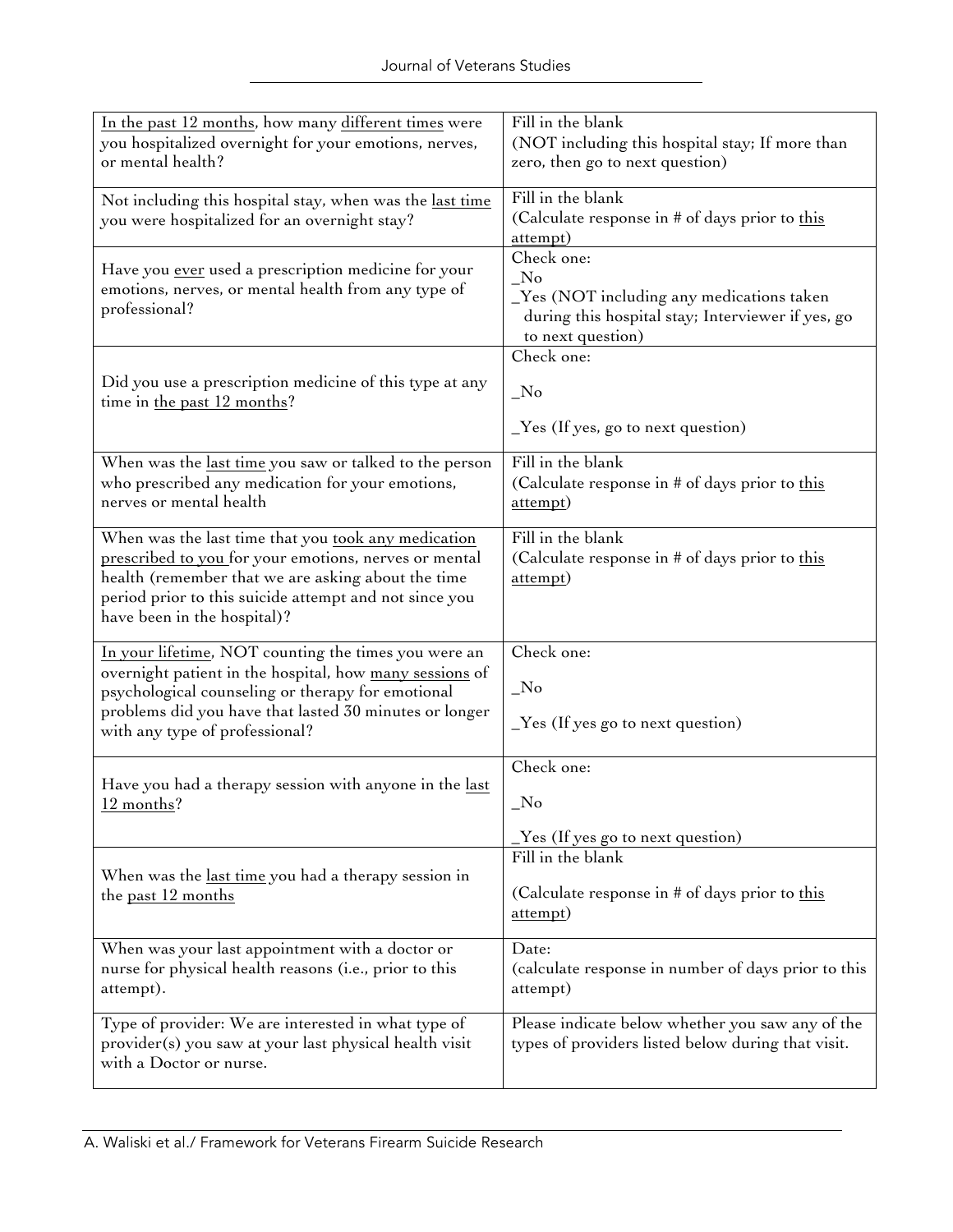|                                                                                                                   | _Physician (MD) or Doctor of Osteopathic<br>Medicine (DO)                                                                   |
|-------------------------------------------------------------------------------------------------------------------|-----------------------------------------------------------------------------------------------------------------------------|
|                                                                                                                   | _Nurse Practitioner (NP)                                                                                                    |
|                                                                                                                   | _Physician Assistant (PA)                                                                                                   |
|                                                                                                                   | _Registered Nurse (RN) or Licensed Practical<br>Nurse (LPN)                                                                 |
|                                                                                                                   | _Other physical health provider: (Write in type of                                                                          |
|                                                                                                                   | Reason for visit:                                                                                                           |
| <b>Military History</b>                                                                                           |                                                                                                                             |
| Have you ever served in the U.S. Armed Forces?                                                                    | Check one:                                                                                                                  |
|                                                                                                                   | $\textcolor{red}{\mathsf{N}}$ o (if no, skip next question). $\textcolor{red}{\mathsf{N}}$ $\textcolor{red}{\mathsf{N}}$ es |
| Are you still serving on active duty in the U.S. Armed                                                            | Check one:                                                                                                                  |
| Forces?                                                                                                           | $No$ $Yes$                                                                                                                  |
|                                                                                                                   | Check one:<br>$\sqrt{N}$                                                                                                    |
| Did you ever serve in the National Guard or other<br>reservist-type duty?                                         | $Yes$ (if yes, go to next question;                                                                                         |
|                                                                                                                   | If "yes" to item #1 and "no" to item #3, skip to<br>item $#6)$                                                              |
| Did your military service consist entirely of National                                                            | Check one:                                                                                                                  |
| Guard or other reservist-type duty, such as initial<br>training, weekly or monthly meetings, and yearly           | $\sqrt{N}$                                                                                                                  |
| summer camp?                                                                                                      | $\text{Yes (If yes, go to item #5; If no, skip to item #6.)}$                                                               |
| Was your National Guard or Military Reserve Unit                                                                  | Check one:                                                                                                                  |
| ever called into the regular Armed Forces, or were you<br>ever called up for active duty, not counting the 4 to 6 | $\_\mathrm{No}$<br>$Y$ es                                                                                                   |
| months duty for initial training or yearly summer<br>$\text{camp?}$                                               |                                                                                                                             |
| During what month and year did you BEGIN your                                                                     | Fill in the blank                                                                                                           |
| active service in the U.S. Armed Forces?                                                                          | (mo)<br>(yr)                                                                                                                |
| During what month and year were you LAST released                                                                 | Fill in the blank                                                                                                           |
| from ACTIVE DUTY in the U.S. Armed Forces?                                                                        | (mo)<br>(yr)                                                                                                                |
| In what branch or branches of the U.S. Armed Forces                                                               | Check all that apply:                                                                                                       |
| did you serve?                                                                                                    | Air Force<br>Navy_                                                                                                          |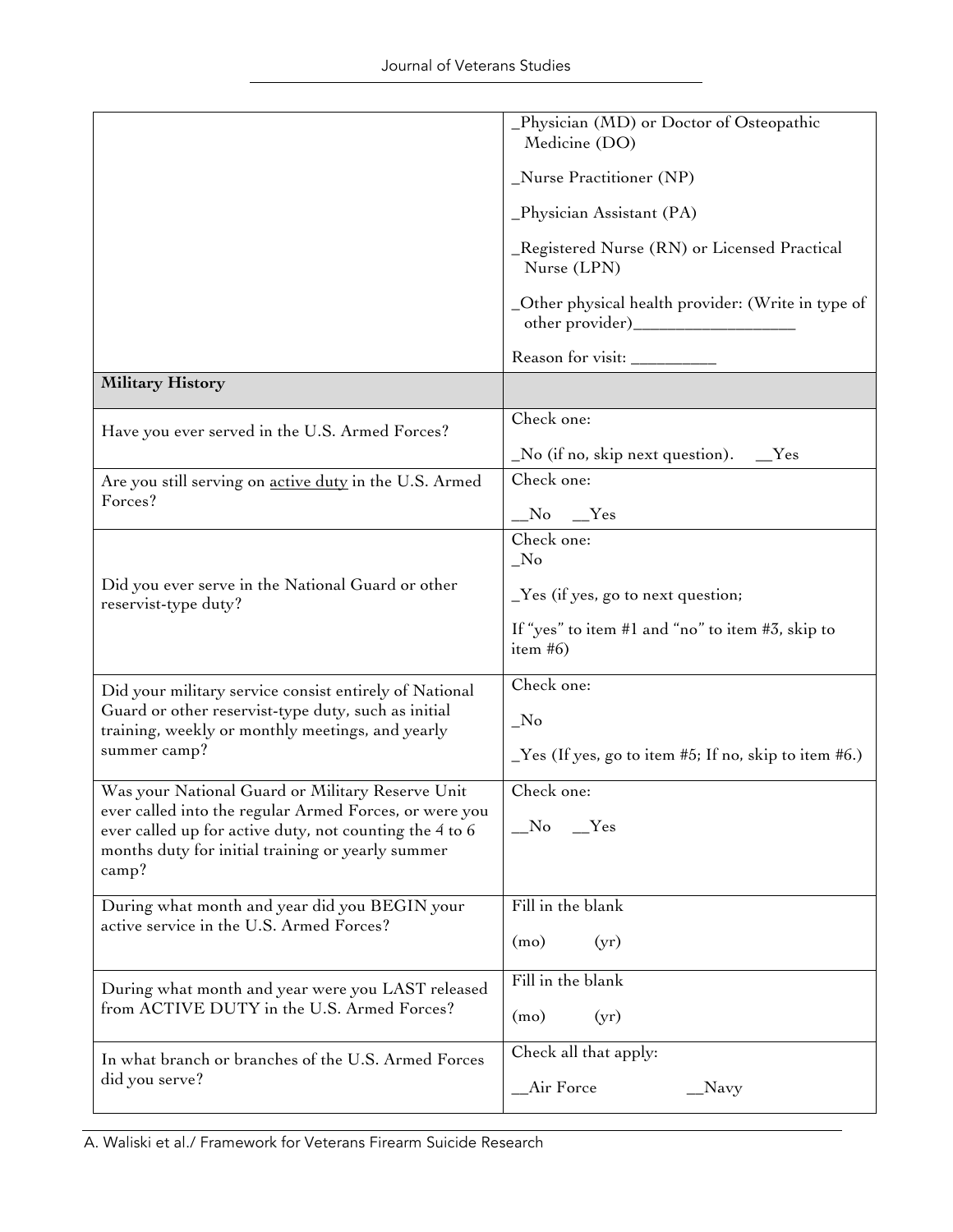|                                                                                                                                    | $\_$ Army                                              |  |  |
|------------------------------------------------------------------------------------------------------------------------------------|--------------------------------------------------------|--|--|
|                                                                                                                                    | _Coast Guard<br>$n/a$ (skipped)                        |  |  |
|                                                                                                                                    | Marine Corps<br>Refused/missing                        |  |  |
| Any other branch (code from above list)?                                                                                           | Check one:                                             |  |  |
|                                                                                                                                    |                                                        |  |  |
|                                                                                                                                    | _Commissioned officer                                  |  |  |
| While on active duty, what was your highest grade or                                                                               | _Noncommissioned Officer                               |  |  |
| rank?                                                                                                                              | _Enlisted Ranks                                        |  |  |
|                                                                                                                                    | _n/a (skipped, no military service)<br>refused/missing |  |  |
|                                                                                                                                    |                                                        |  |  |
| What was your primary job (what you were assigned<br>to do for the greatest amount of time)?                                       | $n/a$ (skipped, no military service)                   |  |  |
|                                                                                                                                    | $_{\text{refused/missing}}$                            |  |  |
| During your military service, were you ever in or                                                                                  | Check one:                                             |  |  |
| exposed to combat situations, such as flying in an<br>aircraft over a combat zone, receiving incoming fire                         | $N_o$ $Yes$                                            |  |  |
| from enemy artillery, rockets or mortars, receiving<br>sniper fire or sapper fire, or seeing Americans being<br>killed or wounded? | _n/a (skipped, no military service)<br>refused/missing |  |  |
|                                                                                                                                    | Check one:                                             |  |  |
| Did you serve on the ground, in nearby coastal waters,<br>or in the air above, after September $11^{th}$ , 2001 in the             | _No (skip to next scale)                               |  |  |
| OIF theater (Iraq, Kuwait, Saudi Arabia, Turkey) or                                                                                | Yes                                                    |  |  |
| OEF theater (Afghanistan, Georgia, Kyrgyzstan,<br>Pakistan, Tajikistan, Uzbekistan, the Philippines)?                              | _n/a (skipped, no military service)                    |  |  |
|                                                                                                                                    | refused/missing                                        |  |  |
|                                                                                                                                    | Check one:                                             |  |  |
|                                                                                                                                    | _one time<br>_Five or more times                       |  |  |
| How many times were you deployed to the OIF theater<br>or OEF theater?                                                             | _two times<br>$_n/a$ (skipped, never deployed)         |  |  |
|                                                                                                                                    | _three times<br>$_refused/missing$                     |  |  |
|                                                                                                                                    | _four times                                            |  |  |

*Common Data Elements (CDE).* As indicated in Table 3, this 57 item self-report questionnaire broadly covers individual's attitudes, beliefs, and behaviors about suicide and his or her history of suicide attempts and ideation. The items assess suicidal thoughts and behavior (current thoughts about suicide, history of suicidal behavior, wish to live vs. wish to die), relevant cognitive and

A. Waliski et al./ Framework for Veterans Firearm Suicide Research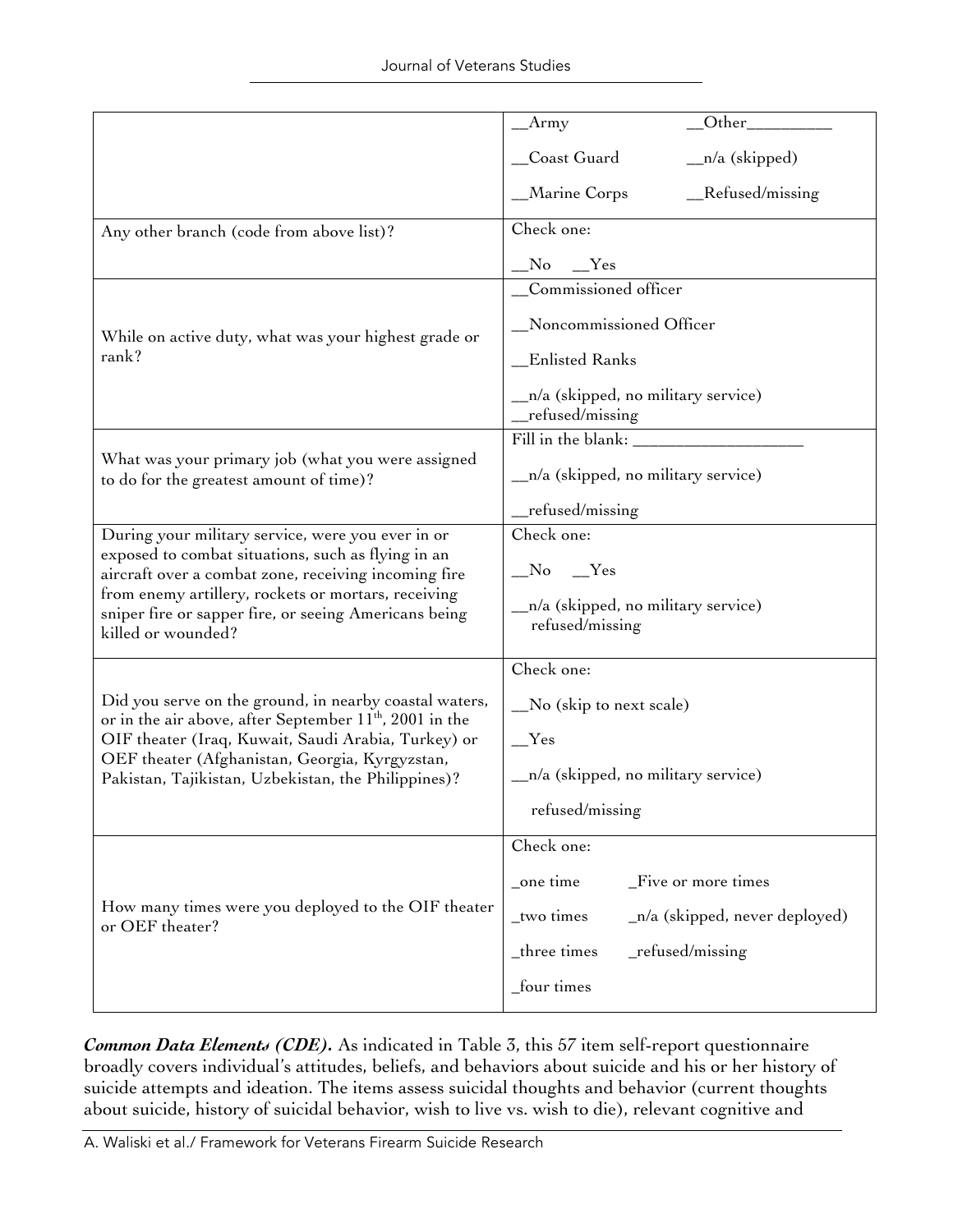emotional variables (hopefulness, belongingness), anxiety sensitivity and symptoms of post-traumatic stress disorder, insomnia, history of traumatic brain injury, and alcohol and substance use. Fortythree items were drawn from published measures of suicide risk and protective factors, including: the entire four item Suicidal Behaviors Questionnaire-Revised (Osman et al., 2001); four items selected from the Depression Symptom Index-Suicidality Subscale (Metalsky & Joiner, 1997); two items from the Beck Scale for Suicidal Ideation (Beck & Steer, 1991); three items from the Beck Hopelessness Scale (Beck, Weissman, Lester, & Trexler, 1974); five items from the Interpersonal Needs Questionnaire (Van Orden, Cukrowicz, Witte, & Joiner, 2012); five items from the Anxiety Sensitivity Index-3 (Taylor et al., 2007); eight items from the PTSD Checklist – Military Version (Weathers, Litz, Herman, Huska, & Keane, 1993); five items from the Insomnia Severity Index (Bastien, Vallieres, & Morin, 2001); the entire four item Traumatic Brain Injury-4 (Brenner et al., 2013; Olson-Madden et al., 2010); and three items from the Alcohol Use Disorder Checklist (Bush, Kivlahan, McDonnell, Fihn, & Bradley, 1998). The remaining 13 items were written by MSRC investigators and reflect their extensive knowledge of the suicide assessment field. The CDE was administered to veteran participants during the baseline interview only.

| <b>Measure</b>                                                                                                              | <b>Items on Measure</b><br>(Question #s on<br><b>CDE</b> instrument) | Element(s) Addressed                                                 | Reference(s)                                            |
|-----------------------------------------------------------------------------------------------------------------------------|----------------------------------------------------------------------|----------------------------------------------------------------------|---------------------------------------------------------|
| <b>Depression Symptom</b><br><b>Index-Suicidality Subscale</b>                                                              | $4$ items; $(1-4)$                                                   | current thoughts about<br>suicide                                    | (Metalsky & Joiner,<br>1997)                            |
| <b>Suicidal Behaviors</b><br>Questionnaire-Revised                                                                          | 4 items; $(5-8)$                                                     | current thoughts about<br>suicide, history of suicidal<br>behavior   | (Osman et al., 2001)                                    |
| history of suicidal behavior;<br>13 items; (9-18; 49-<br>substance use; behavioral<br>50; 51)<br><b>MSRC Required Items</b> |                                                                      | health treatment sessions                                            | (MSRC, n.d.)                                            |
| <b>Beck Scale for Suicidal</b><br>Ideation                                                                                  | 2 items; (19-20)                                                     | wish to live vs. wish to die                                         | (Beck & Steer, 1991)                                    |
| <b>Beck Hopelessness Scale</b>                                                                                              | 3 items; (21-23)                                                     | cognitive and emotional<br>variables (hopefulness,<br>belongingness) | (Beck et al., 1974)                                     |
| <b>Interpersonal Needs</b><br>Questionnaire                                                                                 | 5 items; (24-28)                                                     | cognitive and emotional<br>variables (hopefulness,<br>belongingness) | (Van Orden et al., 2012)                                |
| <b>Anxiety Sensitivity Index-3</b>                                                                                          | 5 items; (29-33)                                                     | anxiety sensitivity                                                  | (Taylor et al., 2007)                                   |
| <b>PTSD Checklist - Military</b><br><b>Version</b>                                                                          | 8 items; (34-41)                                                     | symptoms of post-traumatic<br>stress disorder (PTSD)                 | (Weathers et al., 1993)                                 |
| Traumatic Brain Injury-4                                                                                                    | 4 items; (42-45)                                                     | history of traumatic brain<br>injury (TBI)                           | (Brenner et al., 2013;<br>Olson-Madden et al.,<br>2010) |
| <b>Alcohol Use Disorder</b><br>Checklist                                                                                    | 3 items; (46-48)                                                     | alcohol use                                                          | (Bush et al., 1998).                                    |
| <b>Insomnia Severity Index</b>                                                                                              | 5 items; (52-56)                                                     | Insomnia                                                             | (Bastein et al., 2001)                                  |

### Table 3

|  |  | Measures in the Common Data Elements (CDE) |  |
|--|--|--------------------------------------------|--|
|  |  |                                            |  |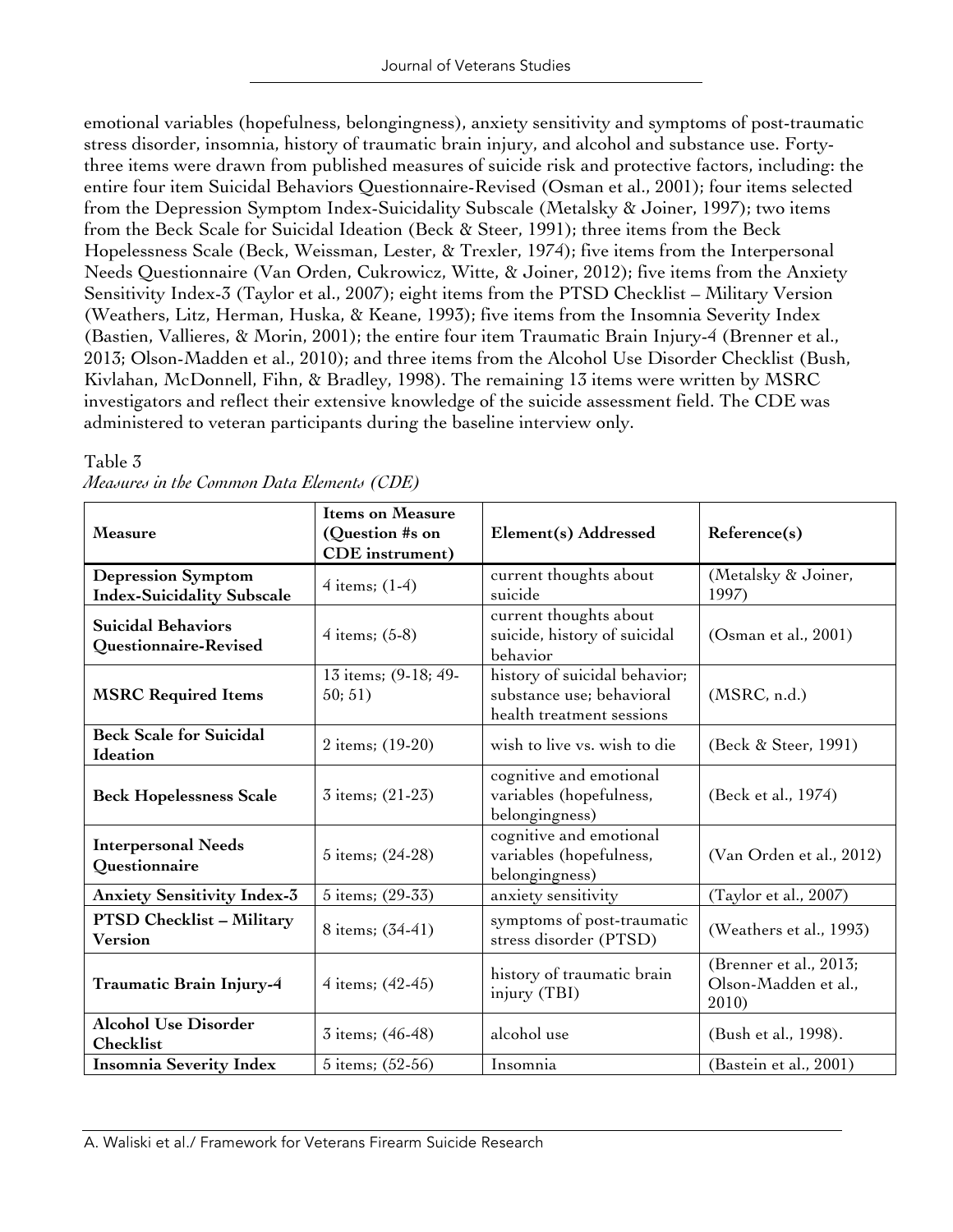| r fistory of and Relationship $\vert$ 1 item (57)<br>to Suicide |  | Knowledge of and<br>$\perp$ relationship to an individual $\mid$ (Matthieu et al., 2014)<br>who died by suicide |  |
|-----------------------------------------------------------------|--|-----------------------------------------------------------------------------------------------------------------|--|
|-----------------------------------------------------------------|--|-----------------------------------------------------------------------------------------------------------------|--|

**Testing the Instruments.** Often the credibility and dependability of qualitative interviews depends on rigorous techniques and methods used for gathering and analyzing the data (Patton, 1990; Rubin & Rubin, 2005; Speziale & Carpenter, 2007). To ensure the interview guide would gather the information needed to answer the research question while not being too intrusive or lengthy, the study team tested the measure using the email-based modified Delphi method to validate the content and structure of the qualitative interview guide with the assistance of five volunteer veterans (Waliski, Townsend, Castro, & Cheney, 2014).

# **Data Analytic Procedures**

**Qualitative.** The qualitative data told the story of veterans experiencing severe urges to die by firearm. Analysis allowed the research team to provide insight into the commonality of attitudes, beliefs, and behaviors among this subsample of high-risk veterans. To integrate data collection, coding, analysis, and interpretation, thus ensuring that interpretation of findings and theory building were well-grounded in the data, the same two researchers who conducted the interviews, also conducted coding and analysis. Interviewers reviewed transcripts of the audio-recordings for accuracy. The interviewers then read each transcript and identified common themes or events in the data. These themes were identified as top-level codes for the data analysis. Definitions were developed for the themes and sub-level codes were identified. The interviewers then individually reviewed three interviews using the codes and definitions, met and reviewed the coded interviews and refined the definitions where needed. Prior to data analysis, all codes, definitions, and the analysis plan were discussed with a third researcher on the team who identified any bias that may have unexpectedly arisen and assisted in refining the codebook. Once the codes were finalized, the two interviewers read and coded all 15 interviews separately, then reviewed each interview together until agreeing upon all analyzed data. Transcripts were analyzed using Atlas.ti (Version 7) qualitative data analysis software. Upon completion of the independent thematic coding, the coded data from both interviewers were merged into one complete final data set of coded interviews.

**Quantitative.** Data from the demographic, military history and the Common Data Elements were compiled for quantitative analysis. However, the sample size for this exploratory study was based on key considerations for applying qualitative methods (i.e., being able to achieve saturation), and not for quantitative statistical analysis. As a result, analysis of the quantitative data is descriptive and exploratory rather than hypothesis-testing and is converged with the qualitative data for a rich description of the veterans' experience.

#### **Conclusion**

Suicide is a challenging topic to study. It has a low base rate and occurs infrequently in any one particular location. It can also be emotionally challenging not only for the research team to explore philosophical, ethical, and clinical issues surrounding death, loss, and grief with survivors of a suicide attempt, but also for the research participants, as it involves sharing and processing their desires and plans to bring about their death. This methods paper establishes a conceptual framework and study design to provide continuity in the research of death by suicide. Anchoring any suicide research in solidly designed and stable methods for research will aid progress in the prevention of death by suicide. It is anticipated that this methods paper will inform the broad field of veterans' services researchers.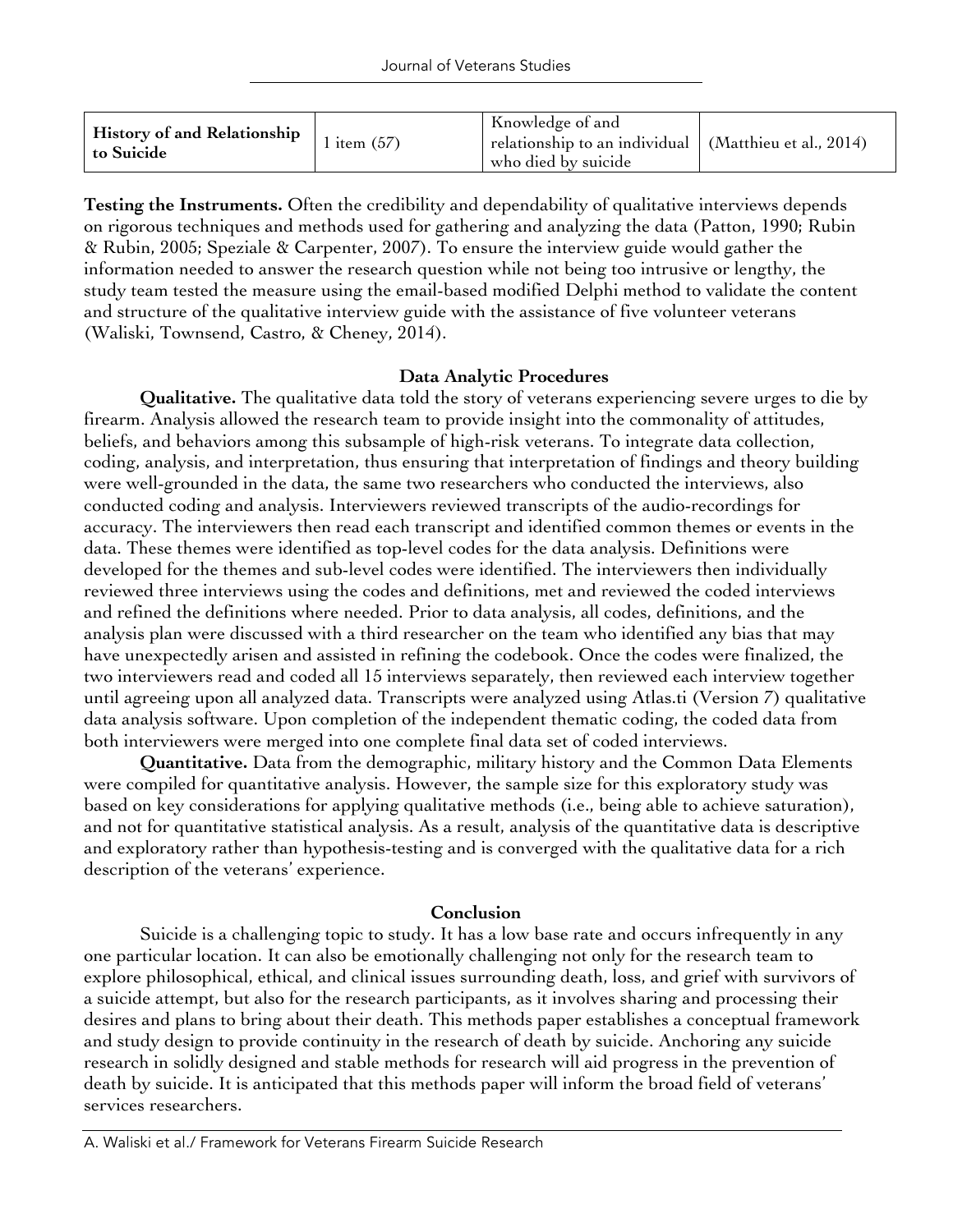To understand the suicide death of a veteran by firearm and its prevention, suicide researchers would be well served to investigate the beliefs, attitudes, and behaviors of the veteran about suicide and the role of firearms at the time of crisis. This information is critically necessary to aid the scientific and clinical communities to better identify the acceptability and effectiveness of firearms safety programs to prevent suicide in the veteran population. Using these methods, future manuscripts defining the study results will add to the literature through recommendations for policy, practice, and future suicide research with this vulnerable subpopulation of veteran suicide attempt survivors.

#### **References**

- Ajzen, I. (1985). From intentions to action: A theory of planned behavior. In J. Kuhl & J. Beckman (Eds.), *Action control: From cognitions to behaviors* (pp. 11–39). New York: Springer.
- Ajzen, I. (1991). The theory of planned behavior. *Organizational Behavior and Human Decision Processes, 50*, 179–211.
- Ajzen, I., & Fishbein, M. (1980). *Understanding attitudes and predicting social behavior.* Englewood Cliffs, NJ: Prentice-Hall.
- American Foundation for Suicide Prevention (2016). Suicide statistics. Retrieved from http://afsp.org/about-suicide/suicide-statistics/.
- Atlas.ti (Version 7) [Computer Program]. Berlin, Germany: Scientific Software Development GmbH. www.atlasti.com.
- Bastien, C. H., Vallieres, A., & Morin, C. M. (2001). Validation of the insomnia severity index as an outcome measure for insomnia research. *Sleep Medicine, 2,* 297–307.
- Beck, A. T., Weissman, A., Lester, D., & Trexler, L. (1974). The measurement of pessimism: The hopelessness scale. *Journal of Consulting and Clinical Psychology, 42*(6), 861–865.
- Beck, A. T. & Steer, R. A. (1991). *Manual for Beck scale for suicide ideation*. San Antonio, TX: Psychological Corporation.
- Brenner, L. A., Homaifar, B. Y., Beeta, Y., Olson-Madden, J. H., Nagamoto, H. T., Huggins, J., ...& Corrigan, J. D. (2013). Prevalence and screening of traumatic brain injury among veterans seeking mental health services. *The Journal of Head Trauma Rehabilitation, 28*(1), 21– 30.
- Bush, K., Kivlahan, D. R., McDonnell, M. B., Fihn, S. D., & Bradley, K. A. (1998). The AUDIT alcohol consumption questions (AUDIT-C): An effective brief screening test for problem drinking. Ambulatory Care Quality Improvement Project (ACQUIP). Alcohol use disorders identification test. *Archives of Internal Medicine, 158,* 1789–1795.
- Centers for Disease Control and Prevention (CDC). (2014). WISQARS (Web-based Injury Statistics Query and Reporting System). Retrieved from ww.cdc.gov/injury/wisqars/leading\_causes\_death.html.
- Creswell, J. W. (2009). *Research design: Qualitative, quantitative, and mixed methods approaches* (4th ed.). Thousand Oaks, CA: Sage Publications.
- Department of Veterans Affairs. (2016a). *Suicide among veterans and other Americans 2001–2014.* Washington, DC: Office of Suicide Prevention.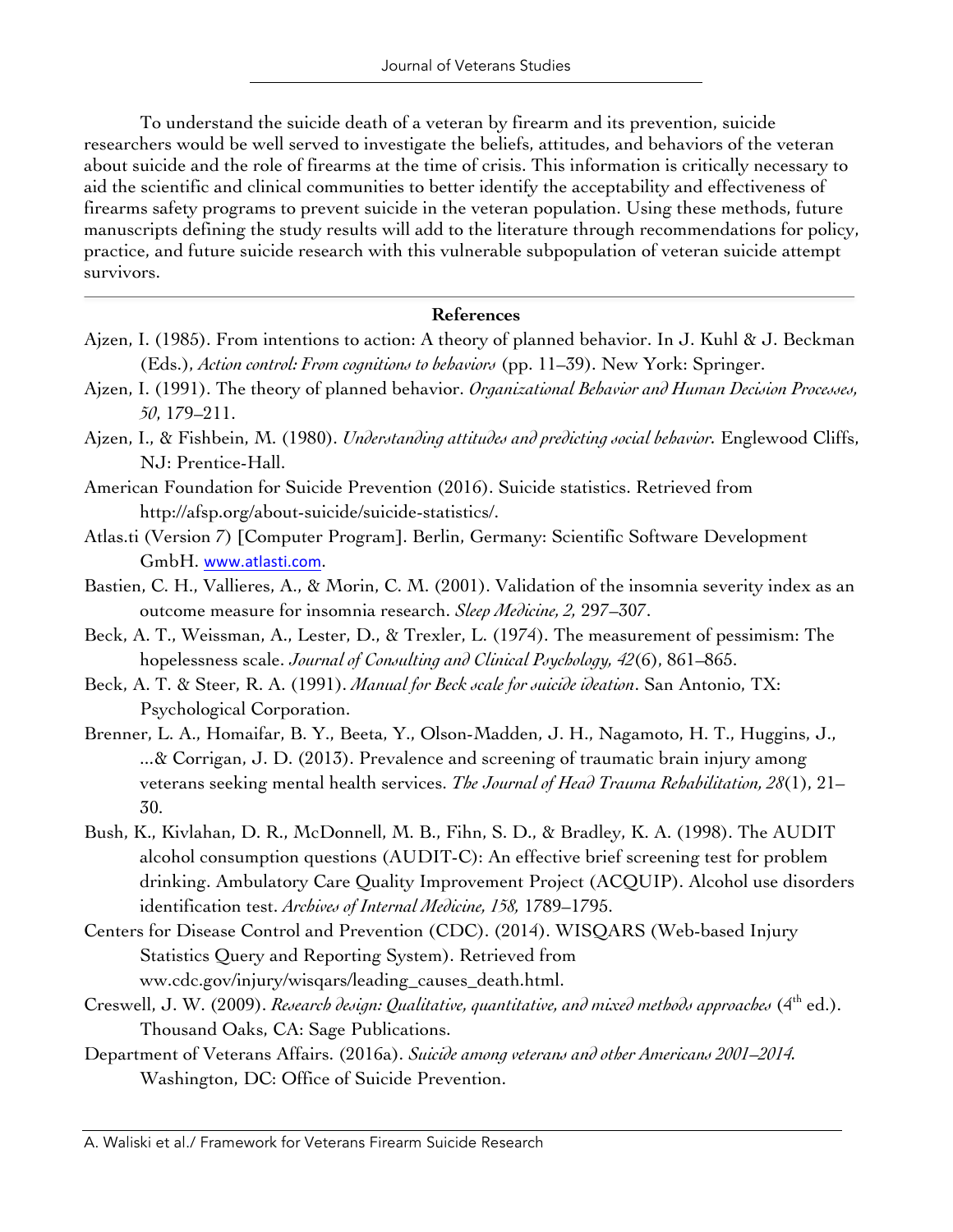- Department of Veterans Affairs. (2016b). Mental health environment of care checklist. Retrieved from http://www.patientsafety.va.gov/professionals/onthejob/mentalhealth.asp
- Fishbein, M., & Ajzen, I. (1975). *Belief, attitude, intention and behavior: An introduction to theory and research.* Reading, MA: Addison-Wesley.
- Fishbein, M., & Ajzen, I. (2010). *Predicting and changing behavior: The reasoned action approach.* New York: Psychology Press.
- Francis, J., Eccles, M. P., Johnston, M., Walker, A., Grimshaw, J., Foy, R.,...Bonetti, D. (2004). *Constructing questionnaires based on the theory of planned behavior. A manual for health services researchers.* Centre for Health Services Research, University of Newcastle upon Tyne, UK.

George, P. R. (2008). *Utilizing the theory of planned behavior to explain suicidal intent* (Doctoral dissertation). Retrieved from http://mds.marshall.edu/cgi/viewcontent.cgi?article=1604&context=etd

- Harvard School of Public Health. (2016). Impulsivity and crises. Retrieved from http://www.hsph.harvard.edu/means-matter/means-matter/impulsivity/.
- Hawton, K. (2007). Restricting access to methods of suicide. *Crisis, 28*(S1), 4–9.
- Hunt, I. M., Kapur, N., Webb, R., Robinson, J., Burns, J., Shaw, J., & Appleby, L. (2009). Suicide in recently discharged psychiatric patients: A case-control study. *Psychological Medicine, 39*, 443–449.
- Matthieu, M. M., Gardiner, G., Ziegemeier, E., Buxton, M., Han, L. & Cross, W. (2014). Veterans' mental health: Personal and professional knowledge of and experience with suicide and suicide prevention among Veteran stakeholders in community and clinical practice. *Social Work and Mental Health, 12*, 1–14, DOI: 10.1080/15332985.2014.884517.
- Metalsky, G. & Joiner, T. (1997). The Hopelessness Depression Symptom Questionnaire. *Cognitive Therapy and Research, 21,* 359–384.
- MSRC. (n.d.). *Common data elements (CDE) questionnaire.* Denver, CO: Military Suicide Research Consortium (MSRC).
- Newport, F. (2012,). In U.S., 24% of men, 2% of women are veterans. *GALLUP*. Retrieved from www.gallup.com/poll/158729/men-wome-veterans.aspx. Retrieved on 3-9-17.
- Olson-Madden, J. H., Brenner, L., Harwood, J. E. F., Emrick, C. D., Corrigan, J. D., & Thompson, C. (2010). Traumatic brain injury and psychiatric diagnoses in veterans seeking outpatient substance abuse treatment. *Journal of Head Trauma Rehabilitation*, *25*(6), 470–479.
- Osman, A., Bagge, C. L., Gutierraz, P. M., Konick, L. C., Kopper, B. A., & Barrios, F. X. (2001). The suicidal behaviors questionnaire-revised (SBQ-R): Validation with clinical and nonclinical samples. *Assessment, 8,* 443–454.
- Patton, M. (1990). *Qualitative evaluation and research methods* Beverly Hills, CA: Sage Publications.
- Rubin, H. J., & Rubin, I. S. (2005). *Qualitative interviewing – The art of hearing data* (2nd ed.). Thousand Oaks, CA: Sage Publications.
- Speziale, H. J., & Carpenter, D. R. (2007). *Qualitative research in nursing: Advancing the humanistic imperative* (4<sup>th</sup> ed.). Philadelphia, PA: Lippincott Williams & Wilkins.